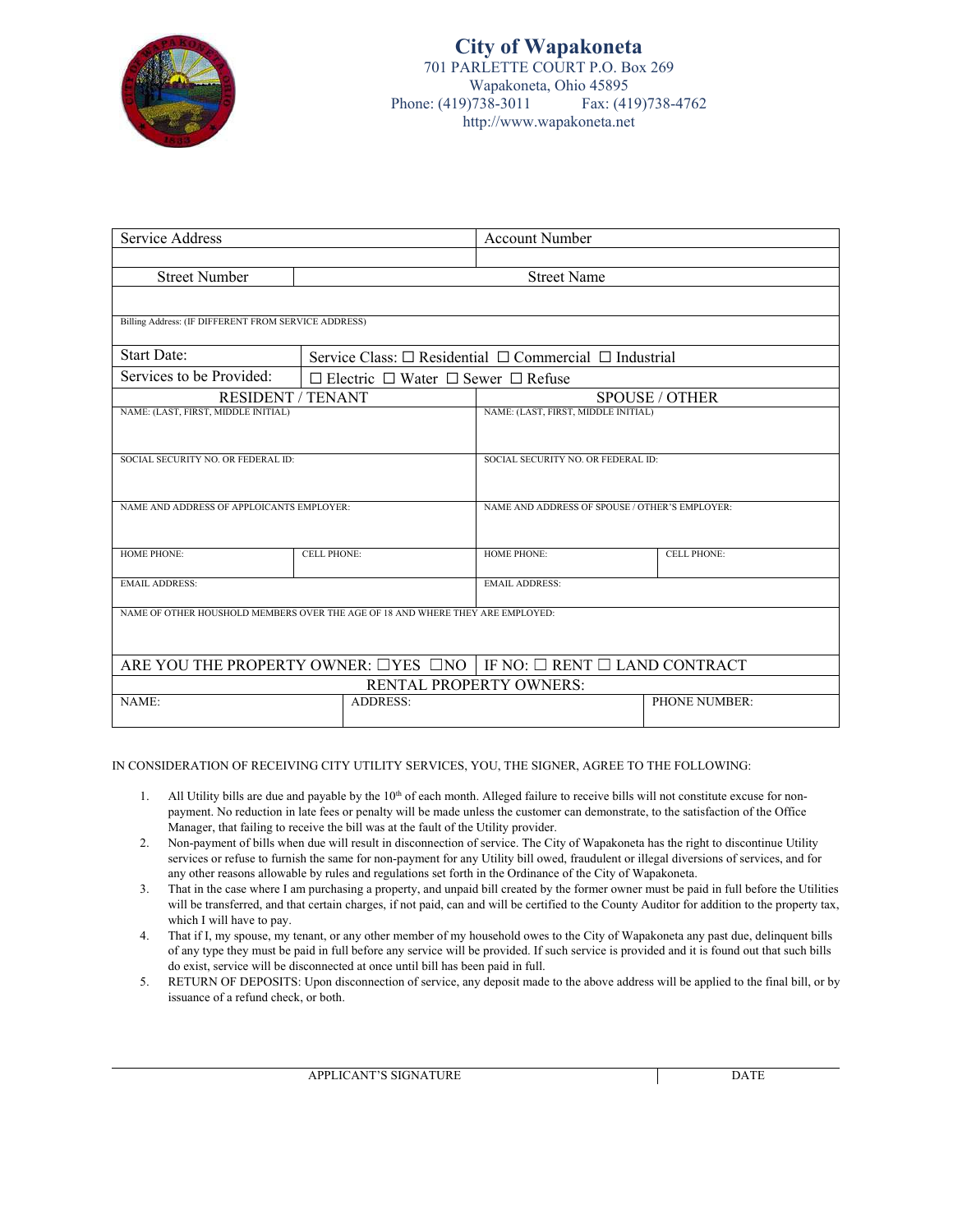## CITY OF WAPAKONETA INCOME TAX

701 Parlette Court - PO Box 269

Wapakoneta, OH 45895

**Official Income Tax Information Questionnaire** 

## PLEASE PRINT CLEARLY:

| <b>PRIMARY</b>                                                                                                                                                                                                                 | <b>SPOUSE/OTHER</b>                                                                                                    |  |  |
|--------------------------------------------------------------------------------------------------------------------------------------------------------------------------------------------------------------------------------|------------------------------------------------------------------------------------------------------------------------|--|--|
| NAME:                                                                                                                                                                                                                          | NAME:                                                                                                                  |  |  |
| SS #: New York Products and Products and Products and Products and Products and Products and Products and                                                                                                                      | SS #:                                                                                                                  |  |  |
| ADDRESS: AND ARRIVE CONTROL CONTROL CONTROL CONTROL CONTROL CONTROL CONTROL CONTROL CONTROL CONTROL CONTROL CONTROL CONTROL CONTROL CONTROL CONTROL CONTROL CONTROL CONTROL CONTROL CONTROL CONTROL CONTROL CONTROL CONTROL CO | <u> 1986 - John Aleksandrije, premije i postala i postala i postala i postala i postala i postala i postala i post</u> |  |  |
| PHONE:                                                                                                                                                                                                                         | PHONE: PHONE                                                                                                           |  |  |
|                                                                                                                                                                                                                                |                                                                                                                        |  |  |
| EMAIL: EMAIL: Property of the Company of the Company of the Company of the Company of the Company of the Company of the Company of the Company of the Company of the Company of the Company of the Company of the Company of t | EMAIL: EMAIL:                                                                                                          |  |  |
|                                                                                                                                                                                                                                | <b>EMPLOYMENT INFORMATION:</b>                                                                                         |  |  |
| NAME: NAME (2008)                                                                                                                                                                                                              | NAME: NAME:                                                                                                            |  |  |
|                                                                                                                                                                                                                                | ADDRESS: ADDRESS:                                                                                                      |  |  |
| <u> 1970 - Antonio Maria de Alexandro de Alexandro de </u>                                                                                                                                                                     | <u> 1958 - Antonio Alemania, američki profesor († 1958)</u><br>IF RETIRED, PLEASE INDICATE DATE:                       |  |  |
| DATE: And the contract of the contract of the contract of the contract of the contract of the contract of the                                                                                                                  | DATE:                                                                                                                  |  |  |
|                                                                                                                                                                                                                                | DO YOU HAVE OTHER INCOME: YES NO                                                                                       |  |  |
| IF YES, PLEASE LIST: North and the set of the set of the set of the set of the set of the set of the set of the                                                                                                                |                                                                                                                        |  |  |
| IF YES, PLEASE LIST RENTAL PROPERTY ADDRESSES BELOW:<br>the control of the control of the control of the control of the control of the control of                                                                              | DO YOU HAVE RENTAL INCOME: YES ________ NO _______                                                                     |  |  |
| المستوار المستقلب المستوار والمستنا والمستور والمستورين                                                                                                                                                                        | LIST ANY PERSONS LIVING WITH YOU OVER THE AGE OF 16:                                                                   |  |  |
| <b>SSN</b><br><b>NAME</b>                                                                                                                                                                                                      | <b>OCCUPATION</b><br><b>EMPLOYER</b><br>فالمجلول المالي المتألف الأشران                                                |  |  |
|                                                                                                                                                                                                                                |                                                                                                                        |  |  |
|                                                                                                                                                                                                                                |                                                                                                                        |  |  |
|                                                                                                                                                                                                                                |                                                                                                                        |  |  |
|                                                                                                                                                                                                                                | Signature Date Date Signature Date Date                                                                                |  |  |
|                                                                                                                                                                                                                                | This information requested on this form is essential for the completion of our records and will be kept confidential.  |  |  |
|                                                                                                                                                                                                                                | Authorized by Ordinance No. 76-48                                                                                      |  |  |